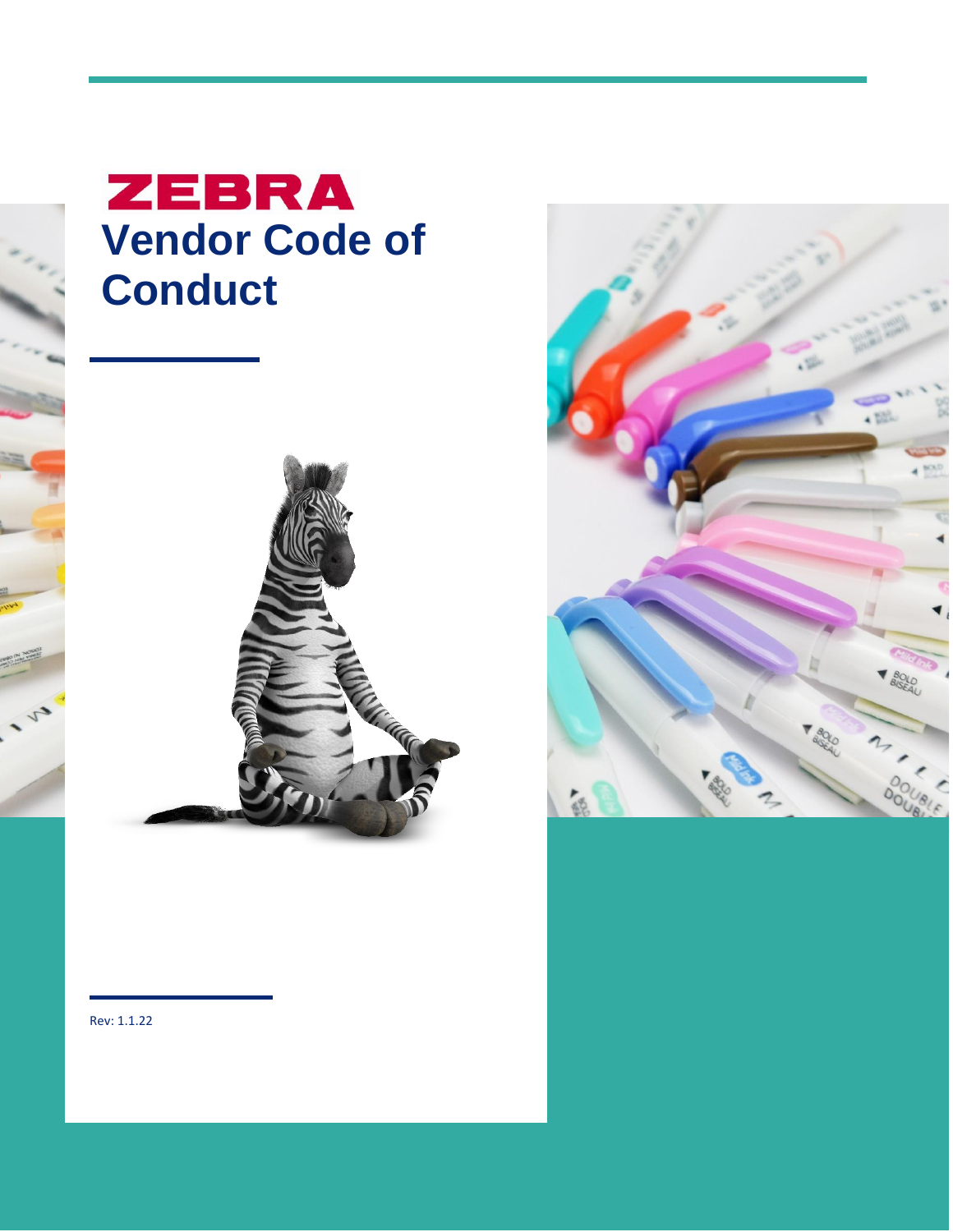# **Vendor Code of Conduct**

ZEBRA CO., LTD and its subsidiaries and affiliates (collectively, "Zebra") are committed to conducting business activities with the highest standards of business ethics and in accordance with all applicable laws and regulations. This Vendor Code of Conduct applies to all parties providing goods or services to Zebra and their subsidiaries, affiliates and subcontractors (collectively, "Vendors"), whether organized, operating, or existing under United States law or the law of any other country, state, political union, municipality, administrative district, or other governmental authority. This Code establishes the standard of conduct Zebra expects from our Vendors in a number of areas, including human rights, labor requirements, health and safety, environmental compliance and management practices. Zebra will assess supplier compliance against our Code. Violations of our Code may result in corrective action, including termination of the business relationship with Zebra.

Zebra reserves the right to inspect and/or authorize a third party to inspect and audit, at any time, whether or not notice is provided in advance, all Vendors and any location where a good is designed, manufactured, assembled, handled, located, or retailed ("Factories"). Vendors shall also permit Zebra's customers to inspect and audit its Factories to the extent reasonably required or requested by such customer as a condition of it doing business with Zebra. All such documentation must be accurate, free from any attempt to falsify or mislead and made available promptly upon request to any person of Zebra conducting an audit.

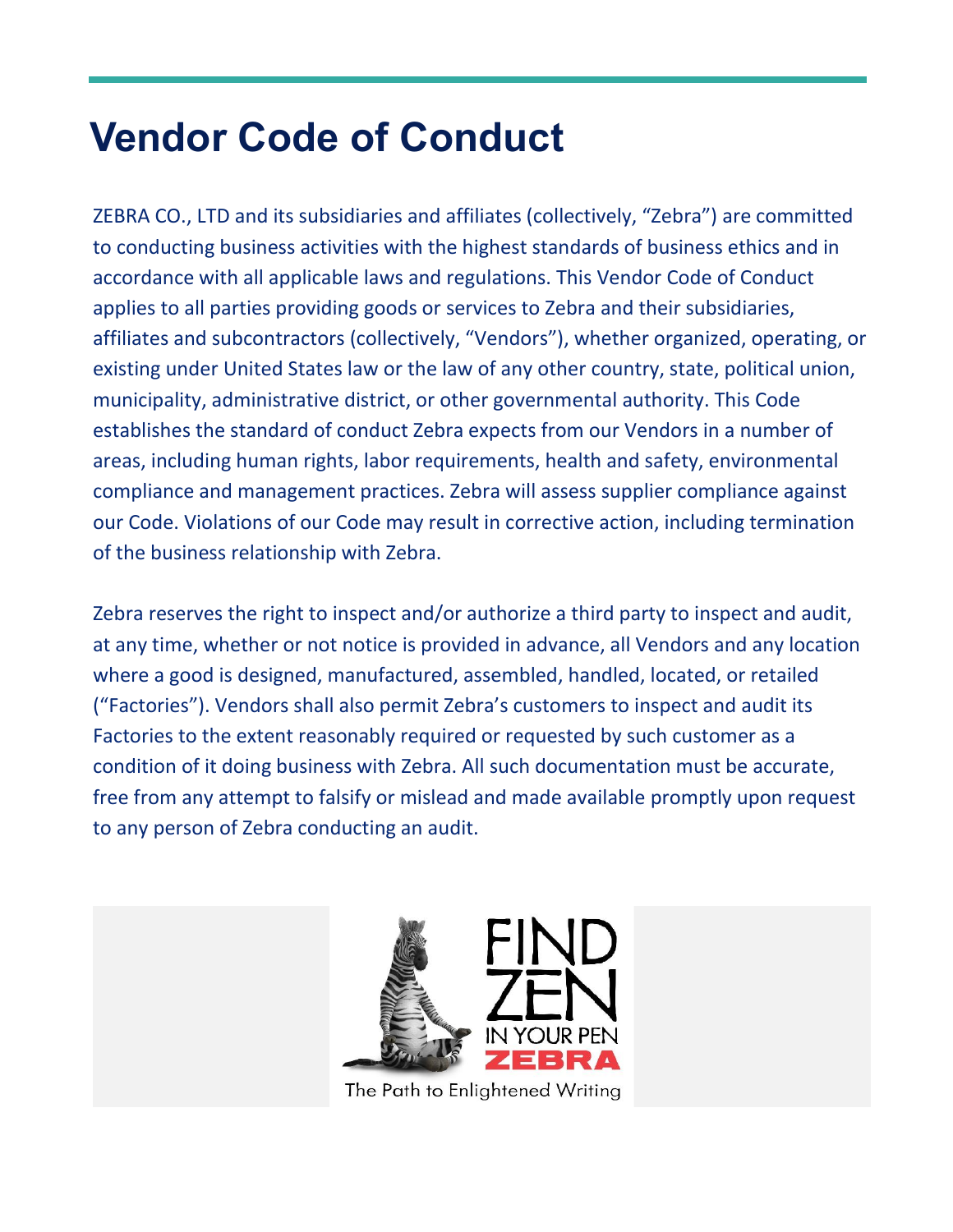## **COMPLIANCE WITH LAWS AND REGULATIONS**

Comply with all applicable laws in any country in which it conducts business and demonstrate actions in all cases that meet or exceed those required by applicable law. The term "applicable law(s)" means with respect to any Vendor, any domestic, foreign, federal, state, local or municipal statute, law, ordinance, policy, guidance, rule, administrative interpretation, regulation, order, writ, injunction, directive, judgment, decree or other requirement of any governmental entity applicable to such Vendor.

# ANTI-BRIBERY AND

All Vendors must comply with all anti-bribery and anti-corruption laws worldwide and conduct business with integrity. Vendors must never accept or provide anything of value, either directly or indirectly, in order to obtain an improper advantage or to obtain or retain business. Vendors must have adequate procedures in place to prevent bribery in all commercial dealings undertaken.

## ANTI-CORRUPTION CONFLICTS OF INTEREST

Vendors must avoid conflicts of interest situations. Zebra defines a conflict of interest as being involved in a relationship or activity that affects, or has the appearance of affecting, your objectivity in making business decisions in the best interest of the company. Vendors must disclose to Zebra any conflicts of interest situations that the Vendor is aware of.

### TRADE AND CUSTOMS **COMPLIANCE**

Vendors must comply with all applicable laws and regulations related to the exportation and importation of products. In order to protect the integrity of cargo being shipped, Vendors must strive to comply with supply chain security processes and procedures consistent with U.S. Customs Trade Partnership Against Terrorism (CTPAT) and other relevant programs such as Authorized Economic Operator (AEO).

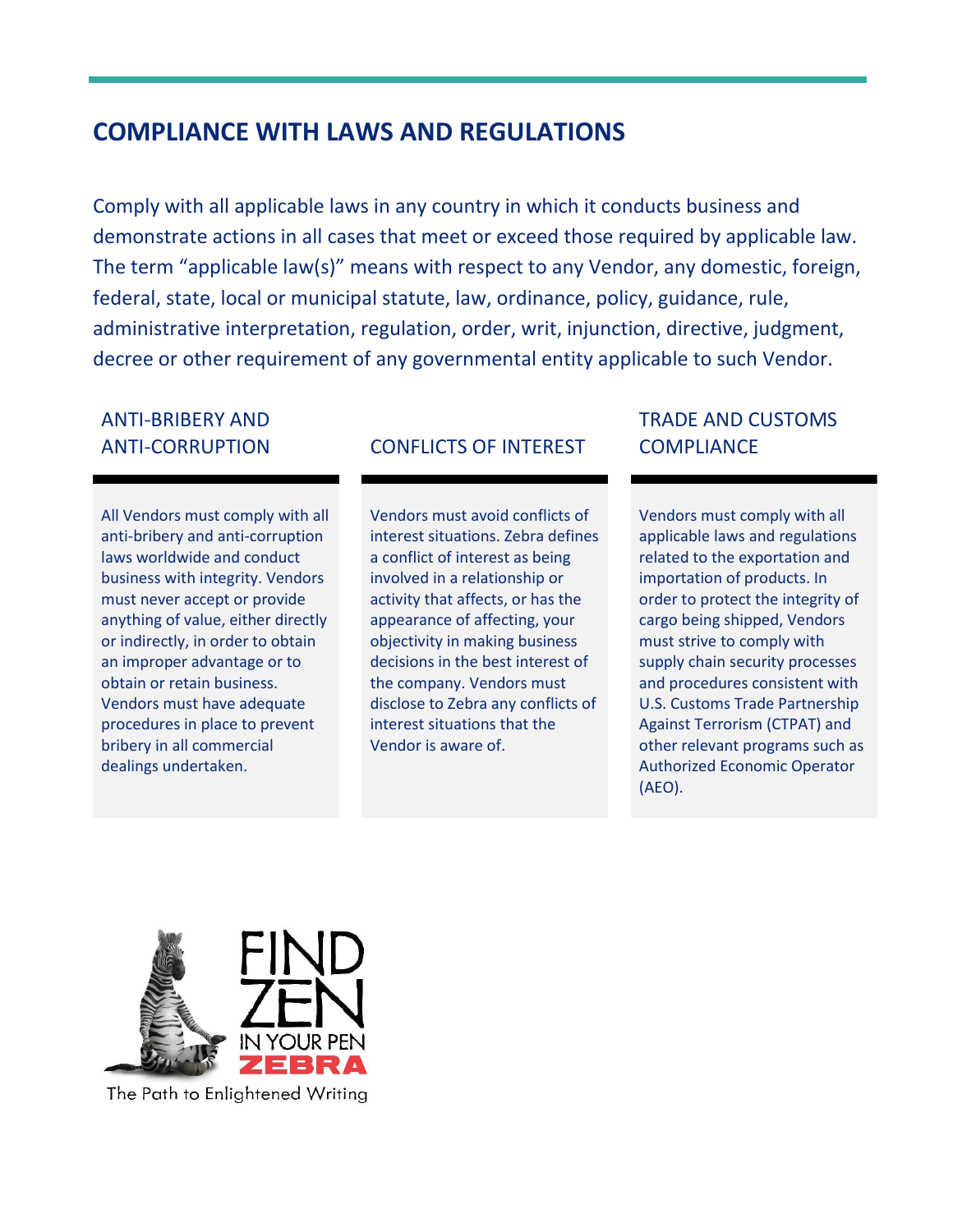## EMPLOYMENT PRACTICES

Zebra expects Vendors to respect its employees and, at a minimum, to be compliant with the requirements below.

#### WAGES & BENEFITS WORKING HOURS CHILD LABOR

Wages paid to employees shall be at least the minimum wage under applicable law. Paid annual leave and holidays shall be paid as required by applicable law.

Benefits provided by Vendors and Factories shall include, at a minimum, those mandated by applicable law.

For each pay period, Vendor shall provide its employees an understandable wage statement. Wage deductions must not be excessive and must be itemized clearly. Wages are to be paid on schedule at least once per month or such shorter time period as required by applicable law.

Vendors shall comply with applicable laws and industry standards with respect to working hours and must allow to its employees at least one day off during each seven-day period.

Should overtime work be necessary or mandatory, employees are to be advised with reasonable notice. Vendors shall pay its employees overtime pay at a rate which is higher than regular wages and in accordance with applicable law.

Vendors shall permit its employees to take all breaks required by applicable law and, in any event, reasonable breaks, lunch periods and bathroom breaks.

Vendors shall comply with all applicable laws and only employ individuals who are at, or above, the legal minimum working age or 15 years of age, whichever is greater, or, the age designated by applicable law for completion of compulsory education. For jobs that require greater maturity, are hazardous in nature, require night work or pose a safety risk, these employees are to be a minimum of 18 years of age.

Vendors shall maintain official documentation of each employee's date of birth. If this documentation is not available, they must apply a legitimate and reliable method to assess or confirm each employee's age. The minimum working age requirement is applicable to all subcontracted work performed, in whole or in part, at home or in cottage industries.

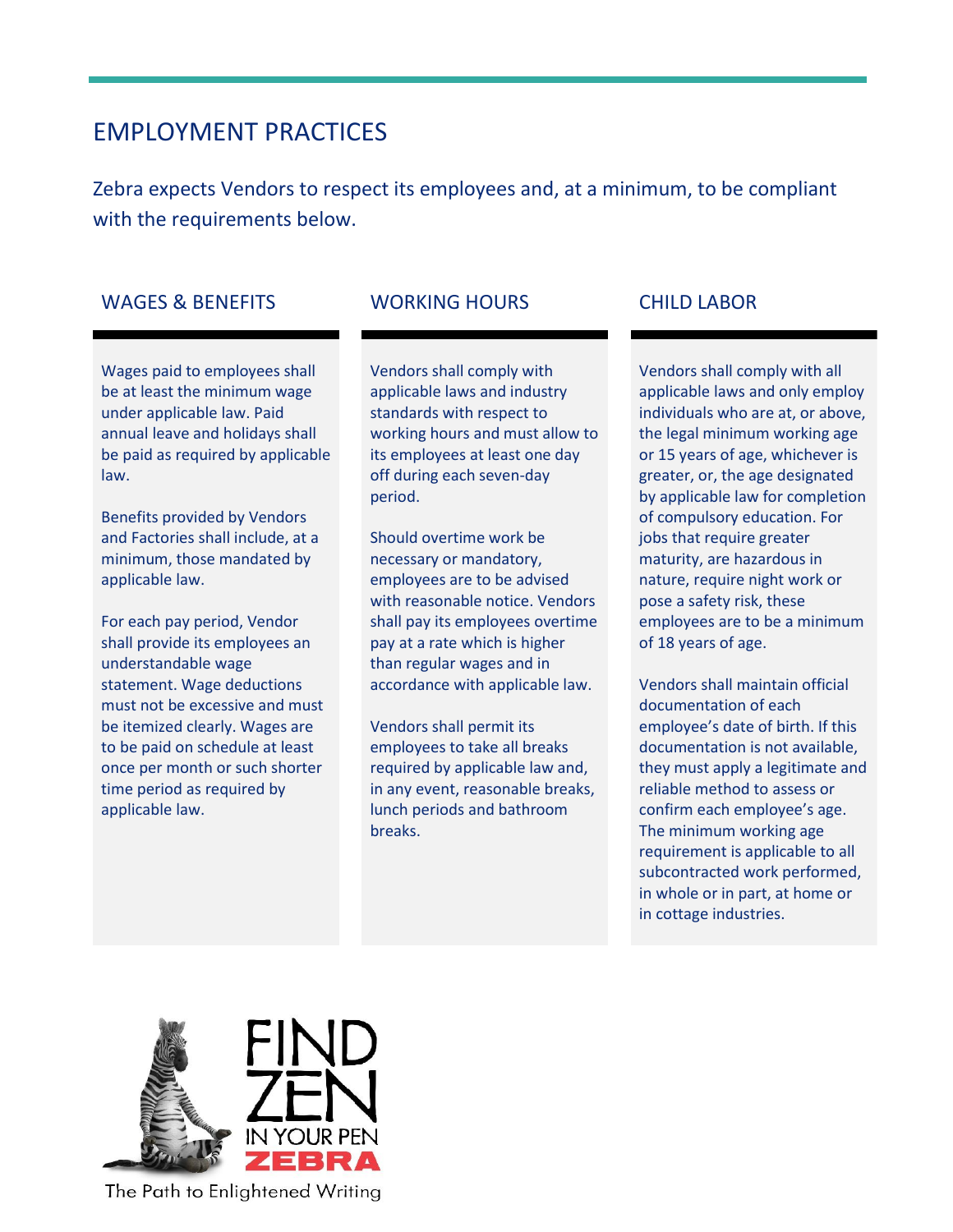#### FORCED OR INDENTURED LABOR & HUMAN TRAFFICKING

Vendors shall not use any prison, indentured, bonded or forced labor. No employees shall be forced to remain employed other than on a voluntary basis.

Foreign employees must be employed in full compliance with the labor and employment laws of the host country. The contract terms under which such employees are employed must be in writing, in a language that the employees can read and understand, and accepted by the employees prior to their departure from their home countries. Supplier must not withhold the passports and visas of foreign employees.

Vendor shall maintain and commit to maintaining a work environment that is free from human trafficking. Employment practices must not include the recruitment, transportation, transfer, harboring or receipt of persons, or through the use of force or through other forms of coercion, abduction, fraud, deception, abuse of power or by giving or receiving payments or benefits to achieve the consent of a person having control over another person for the purpose of exploitation.

#### DISCRIMINATION, HARASSMENT & DISCIPLINARY PRACTICES

Vendors shall not discriminate against their employees or prospective employees in hiring practices or other terms or conditions of work on the basis of race, color, national origin, gender, religion, age, disability, political affiliation, sexual orientation, social or marital status, maternity, or membership in worker's organizations, such as unions, or any other similar factors.

Vendors shall not engage in the use or threat of corporal punishment, the use or threat of any type of abuse or harassment, including mental, physical (including sexual) or verbal, against its employees or the use or threat of any other form of intimidation. Vendors shall treat all of its employees with respect and dignity. All major disciplinary measures taken against employees shall be documented by Vendors.

# FREEDOM OF

Vendors should respect the rights of their employees to choose whether to associate with any lawful organization including labor organizations.

#### ASSOCIATION HEALTH & SAFETY

Suppliers must provide their employees with a safe and healthy working environment, and where provided, a safe and healthy living environment. Suppliers shall comply with applicable worker safety laws and regulations which includes:

*o Building Integrity o Occupational Safety o Occupational Injury & Illness o Fire Safety o Emergency Preparedness*

- *o Machine Safeguarding*
- *o Chemical Safety*
- *o Sanitation, Food & Dormitory*
- *o Freedom of Movement*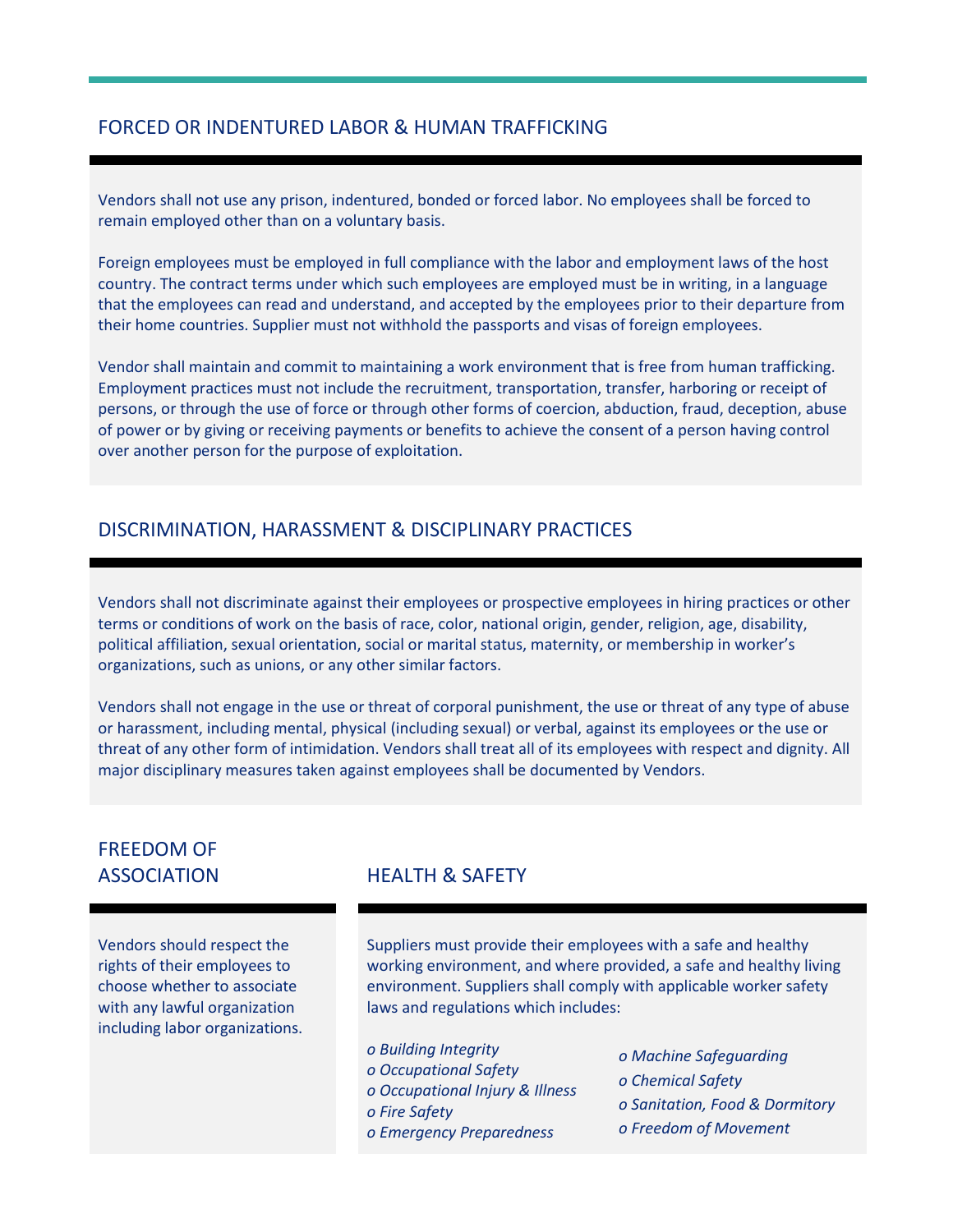Vendors must comply with all applicable environmental protection laws. Vendors shall have an implemented environmental management system (EMS) and environmental emergency plan (EEP). It is the Vendor's responsibility to ensure there is never any illegal discharge or dumping of waste or wastewater into local water bodies, including rivers or streams

Factories agree to perform all final manufacturing and assembly operations to produce products, and that they will not subcontract the complete or substantially all of the manufacturing or assembly of the products unless Vendor obtains prior written approval from Zebra. Vendors are responsible for notifying Zebra of any plans for change of manufacturing locations. The subcontracting of any work if permitted by Zebra, shall not relieve Vendors from obligations hereunder, including, but not limited to, the obligation to require the companies providing goods and services to Vendors to comply with this Vendor Code of Conduct.

### ENVIRONMENTAL SUB-CONTRACTING CONFLICT MINERALS

Vendor shall implement procedures to assure that no products or materials supplied to Zebra contain conflict minerals (columbite-tantalite (also known as coltan (tantalum, niobium), cassiterite (tin), wolframite (tungsten), gold or their derivatives) that directly or indirectly finance armed groups through mining or mineral trading in the Democratic Republic of Congo or an adjoining country. Upon Zebra's request, Vendor will fully cooperate in responding to any country-of-origin inquiries regarding conflict minerals (including requesting information from its own suppliers); provide requested documentation; and/or certify its compliance with this provision by providing a sworn declaration of one of its officers, directors, or managing agents.